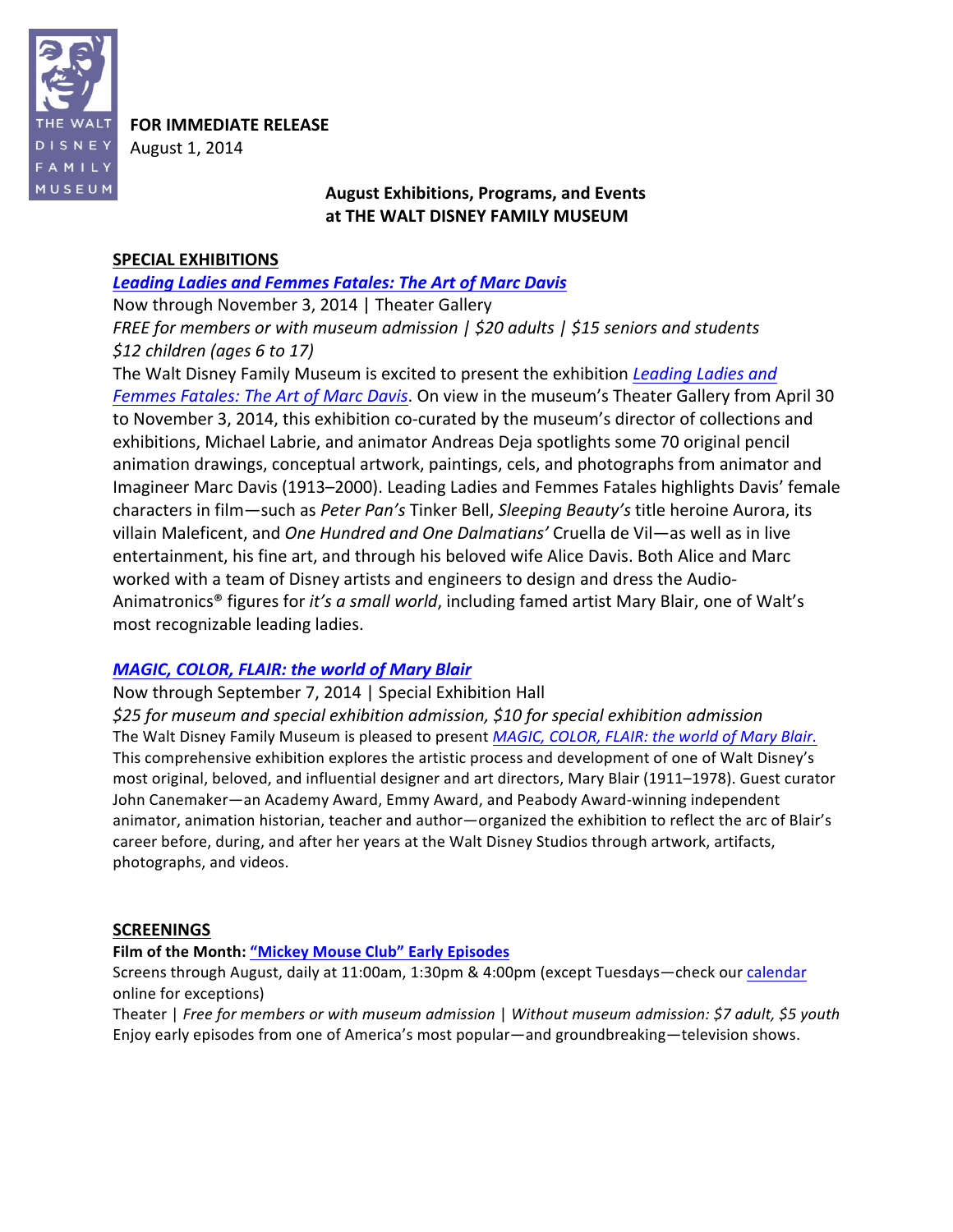# **DISCUSSIONS**

## **SPOTLIGHT TALKS | Mary Blair, Imagineer**

Every Friday, Saturday & Sunday in August | 11am, 1pm & 3pm | Diane Disney Miller Exhibition Hall *Free* with special exhibition admission

Join us as we talk about one of the richest chapters of Mary Blair's incredible career. Facilitated by a museum educator, this brief talk touches upon the stories behind her dazzling tile murals and designs for the beloved Disneyland attraction *it's a small world.* 

Diane Disney Miller Exhibition Hall

## **SCREENING AND TALK** | *Marceline*: A Tribute to the Town that Walt Loved

Saturday, August 23 | 3pm – 5pm | Theater

*\$18\$members\$|\$\$20\$general\$|\$15\$youth\$(17\$and\$under)*

Watch a documentary about the small town in Missouri that had a lasting impact on Walt's life. Hear from filmmakers Andy and Sara Neitzert, who traveled there to trace the story of Walt's early years, and discover the ways in which the town has remained true to the values he so admired. Special guests: Kaye Johnson Malins, Marceline historian and Director of the Walt Disney Hometown Museum, and Scott Zone, Film Conservator for The Walt Disney Family Foundation.

## **CLASSES & ACTIVITIES**

## **OPEN STUDIO | Create a Small, Small Figure**

Sunday, August 3, 10, & 17 | 1pm  $-$  4pm | Learning Center *Free\$with\$museum\$admission*

The figures featured in the Disneyland attraction *it's a small world* showcase traditions and customs of different cultures from all around the world. What aspects of your cultural background would you use to make your own unique figure? Create a small figure to showcase the heritage and traditions from your past and present that help define you!

## **OPEN STUDIO | The Magic of Animatronics**

Saturday & Sunday, August 23 & 24, August 30 & 31 | 1pm - 4pm | Learning Center *Free\$with\$museum\$admission*

The magic of Audio-Animatronics® can be seen in countless attractions at Disneyland. Join us for a chance to construct the basic parts you'll need to create an animatronic object of your own, then watch it come to life!

## **LITTLE OPEN STUDIO | Summer Fun!**

Every Saturday in August | 10am – Noon | Lower Lobby or Front Porch *Free\$with\$museum\$admission*

Designed for ages 7 and under, Little Open Studio is a place where young ones and their families can put small hands to work creating artwork inspired by what they see here at the museum.

## **SPECIAL EVENTS**

**MEMBERS ONLY | Marceline: A Tribute to the Town that Walt Loved Meet the filmmakers!** Friday, August 22 | 7pm-9pm | Lower Lobby & Theater *\$24\$for\$Members\$*